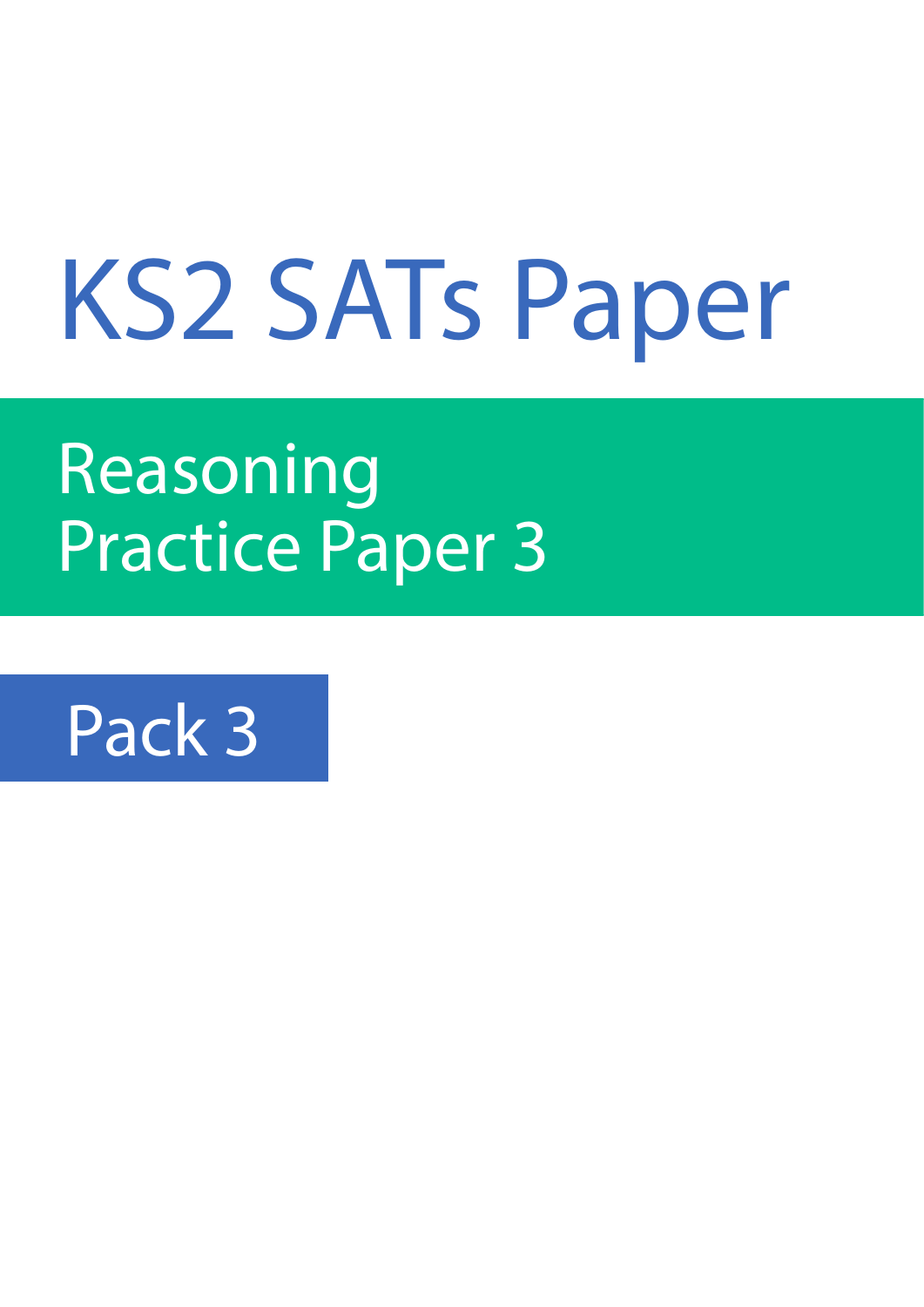#### **Key Stage 2 SATs Mathematics Practice Paper Paper 3: Reasoning**

| First name |     |
|------------|-----|
| Last name  |     |
| Class      |     |
| Score      | /35 |

# Instructions

You may not use a calculator to answer any questions in this test.

# **Questions and answers**

- Follow the instructions for each question.
- Work as quickly and as carefully as you can.
- If you need to do working out, you can use the space around the question.  $\ddot{\phantom{a}}$
- Do not write over any barcodes.
- Some questions have a method box like this:

- For these questions, you may get a mark for showing your method.
- If you cannot do a question, go on to the next one.  $\bullet$
- You can come back to it later, if you have time.  $\bullet$
- If you finish before the end, go back and check your work.  $\ddot{\phantom{0}}$

### **Marks**

The number under each line at the side of the page tells you the maximum number of marks for each question.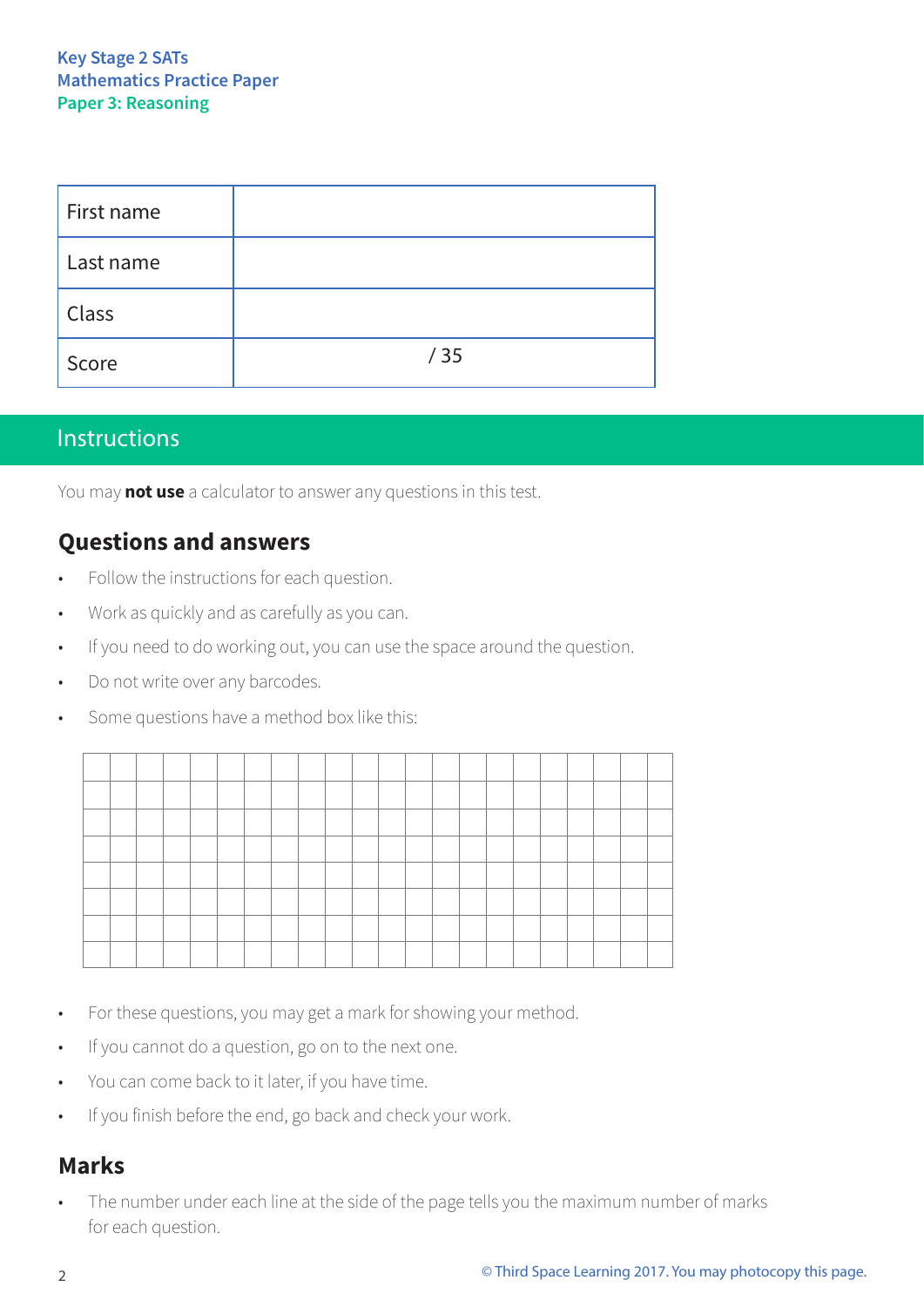**Key Stage 2 SATs Mathematics Practice Paper Paper 3: Reasoning**



**Calculate** 536 + 873







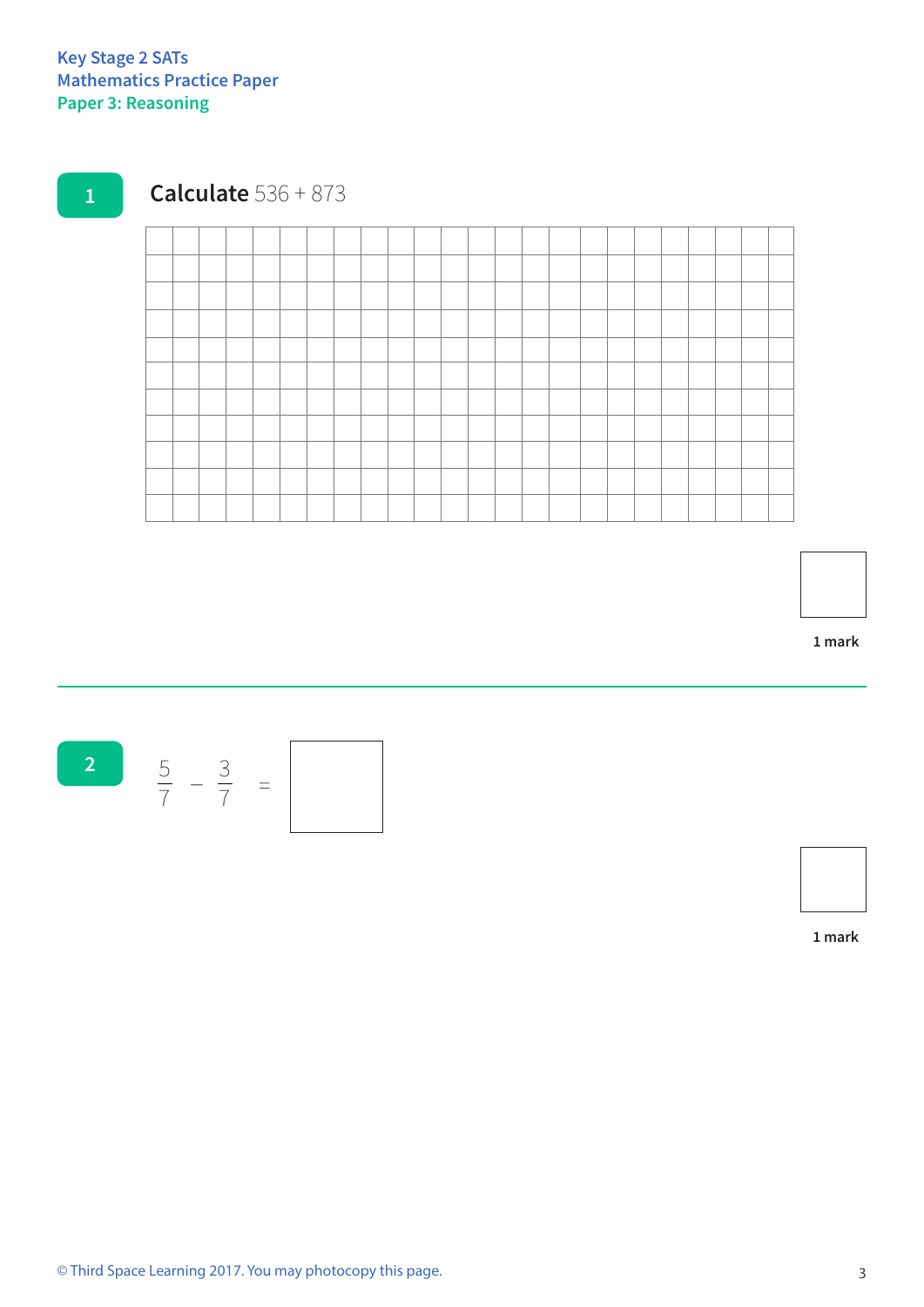**Key Stage 2 SATs Mathematics Practice Paper Paper 3: Reasoning**





**1 mark**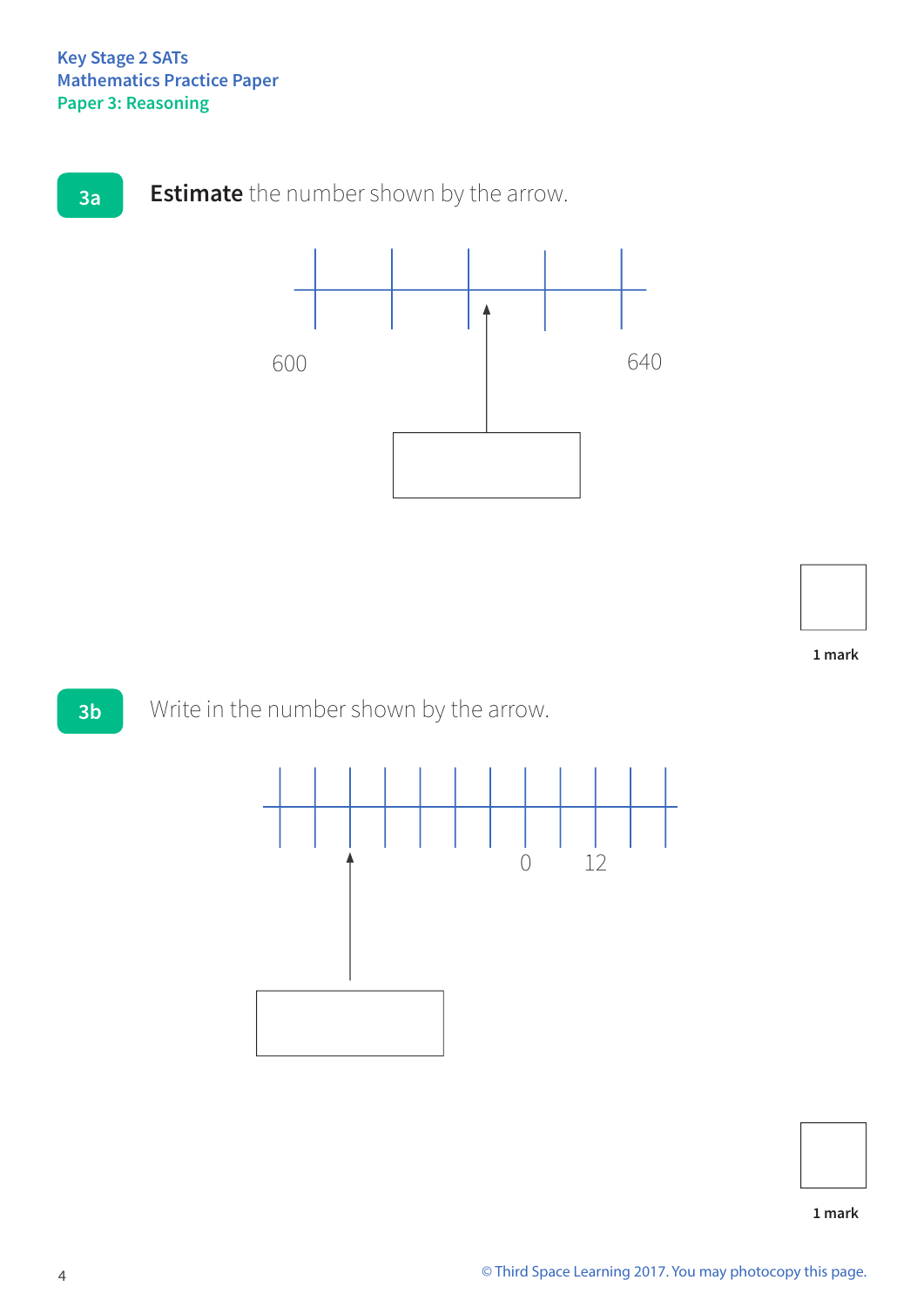

1 mark

 $\overline{5}$ 

What is the time 15 minutes before the time shown on the clock? Write your answer in the digital clock.



 $\ddot{\cdot}$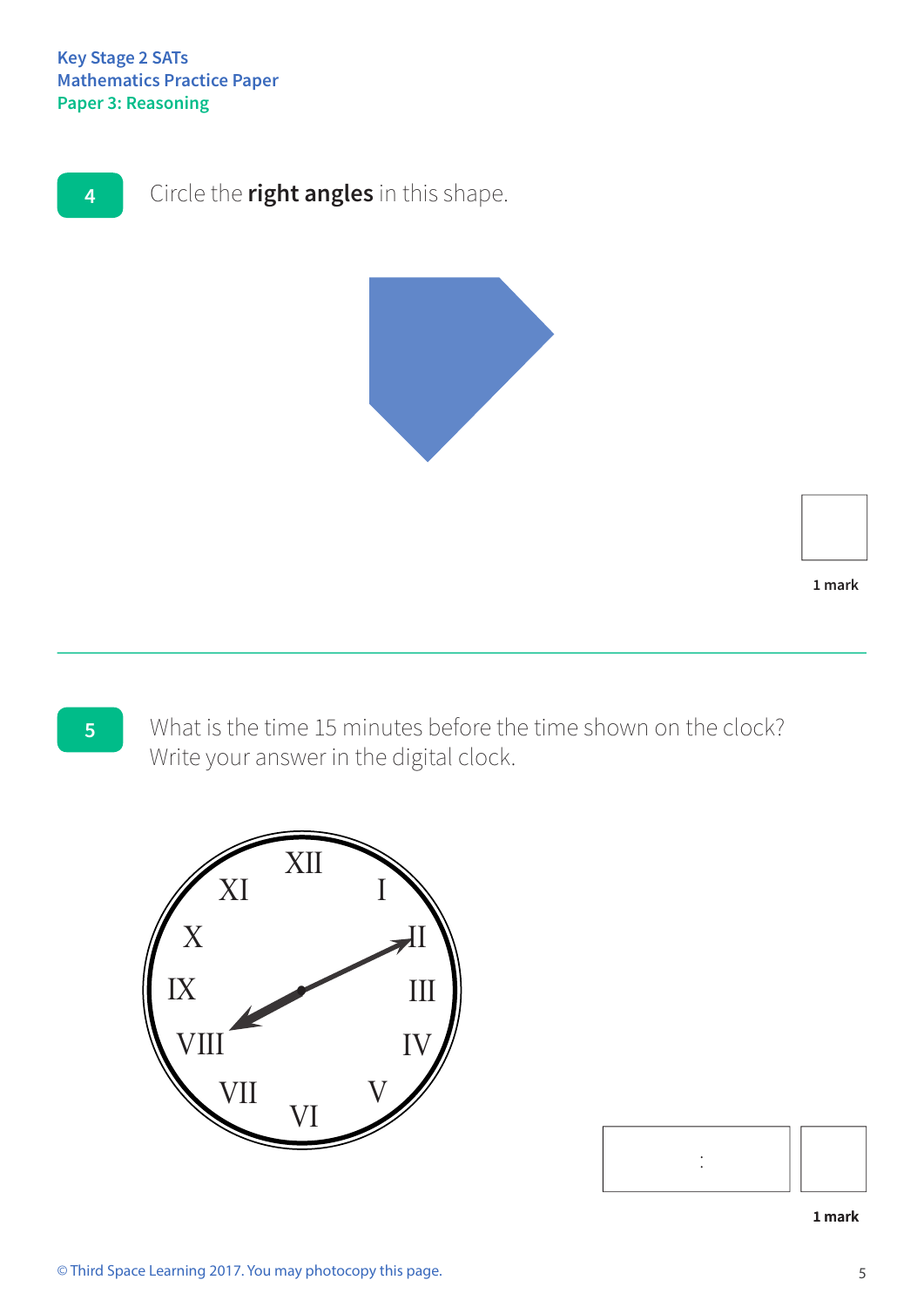## $6\phantom{a}$

Rearrange these digits to make a 3-digit odd number, that rounds to 250, when it is rounded to the **nearest 10**.





Reflect the shape in the mirror line.





1 mark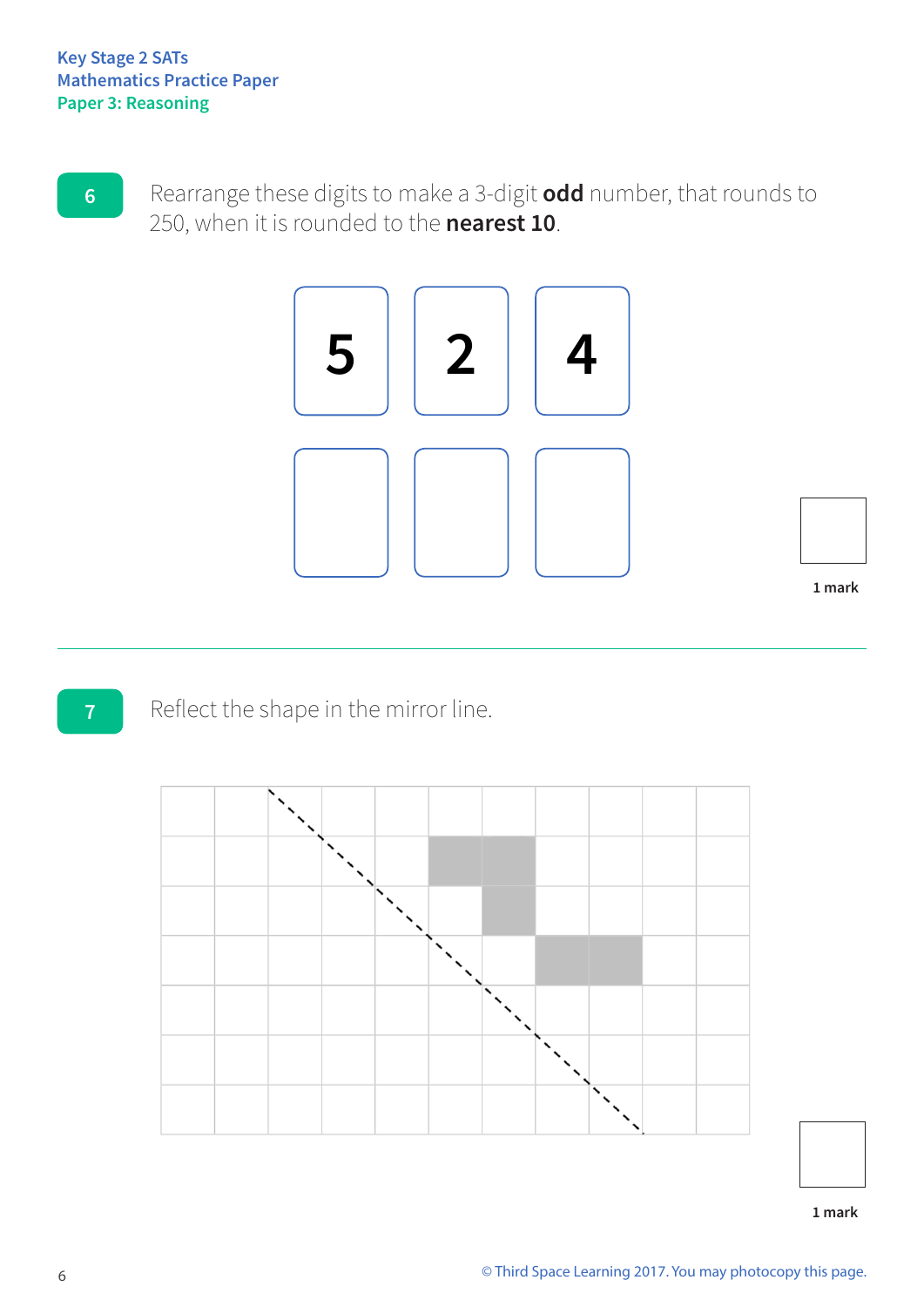Sally took part in a sponsored walk. 8 She was sponsored £0.70 for every 100m she walked. She raised £5.95

# How far did she walk?



1 mark

 $9<sup>°</sup>$ 

Draw lines to make four factor pairs of 960. One has been done for you



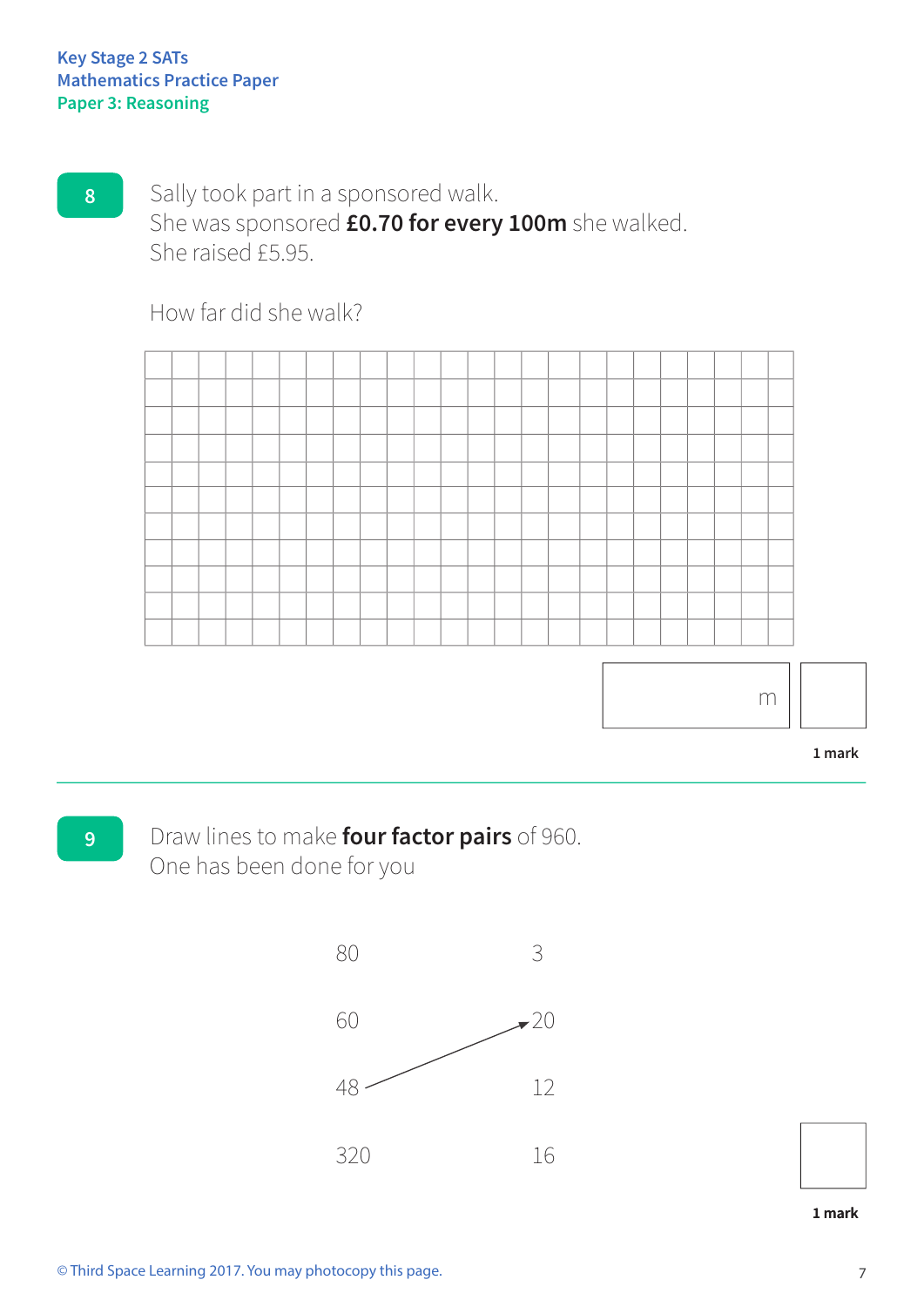**Key Stage 2 SATs Mathematics Practice Paper Paper 3: Reasoning** 



What is the **perimeter** of the square?

1 mark

On the grid below draw a rectangle that has the same area as the square above.

6cm

 $1cm$ 

 $\overline{a}$ 

 $\mathbf b$ 





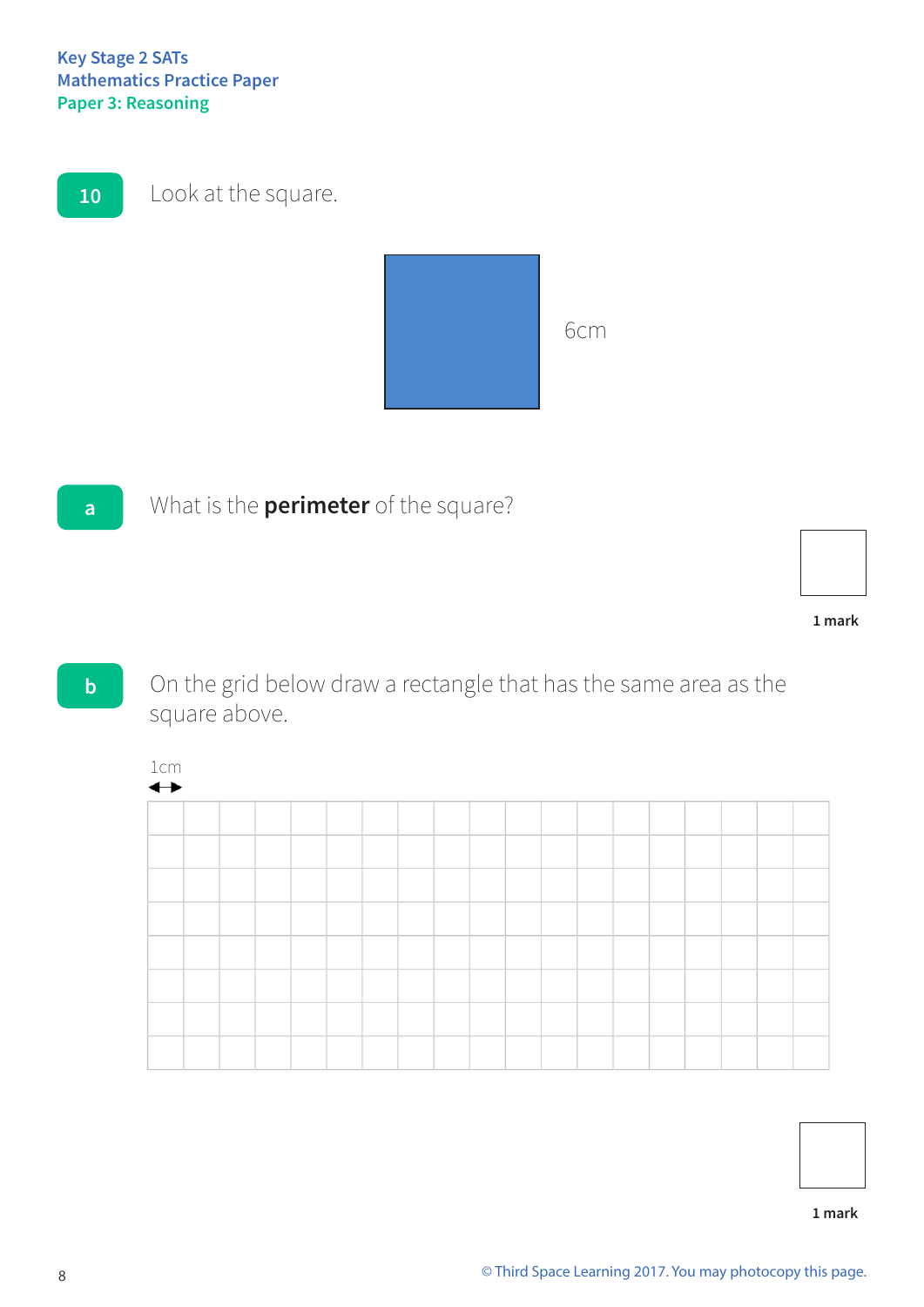**Key Stage 2 SATs Mathematics Practice Paper Paper 3: Reasoning** 

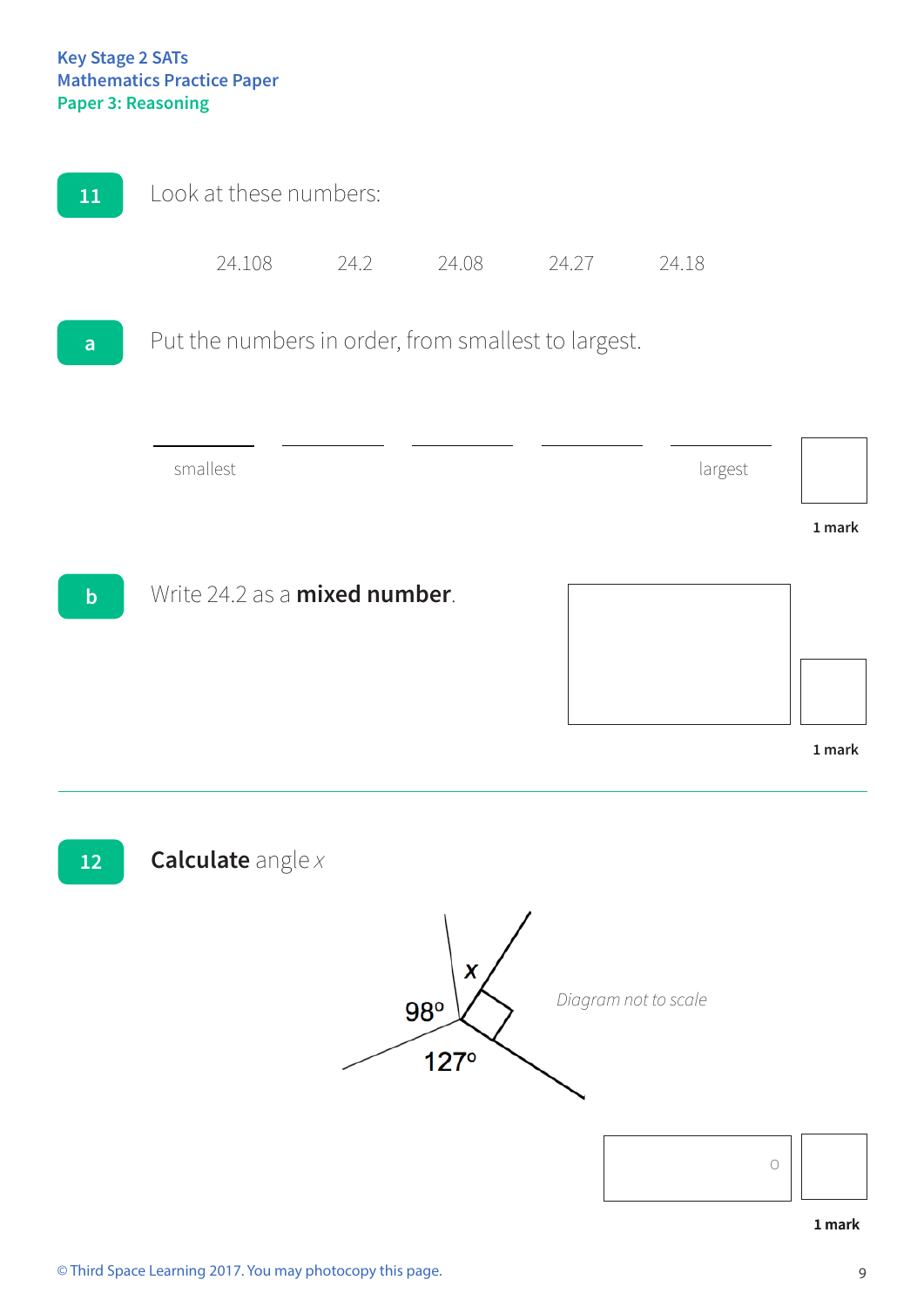### 13

A farm has 300kg of carrots to pack.

They make seventy 2kg boxes and thirty 3kg boxes. The rest of the carrots are packed into 4kg boxes. How many full 4 kg boxes can be made?



2 marks

Tick ( $\vee$ ) or cross ( $\mathbf x$ ) each calculation to show whether it is right or 14 wrong.

| calculation                                    | Or X<br>$\blacktriangleright$ |  |
|------------------------------------------------|-------------------------------|--|
| $\frac{1}{3} \times \frac{1}{2} = \frac{1}{3}$ |                               |  |
| $\frac{1}{\sqrt{2}}$ .<br>=<br>$\overline{Q}$  |                               |  |
|                                                |                               |  |
| $\frac{1}{2}$<br>글=                            |                               |  |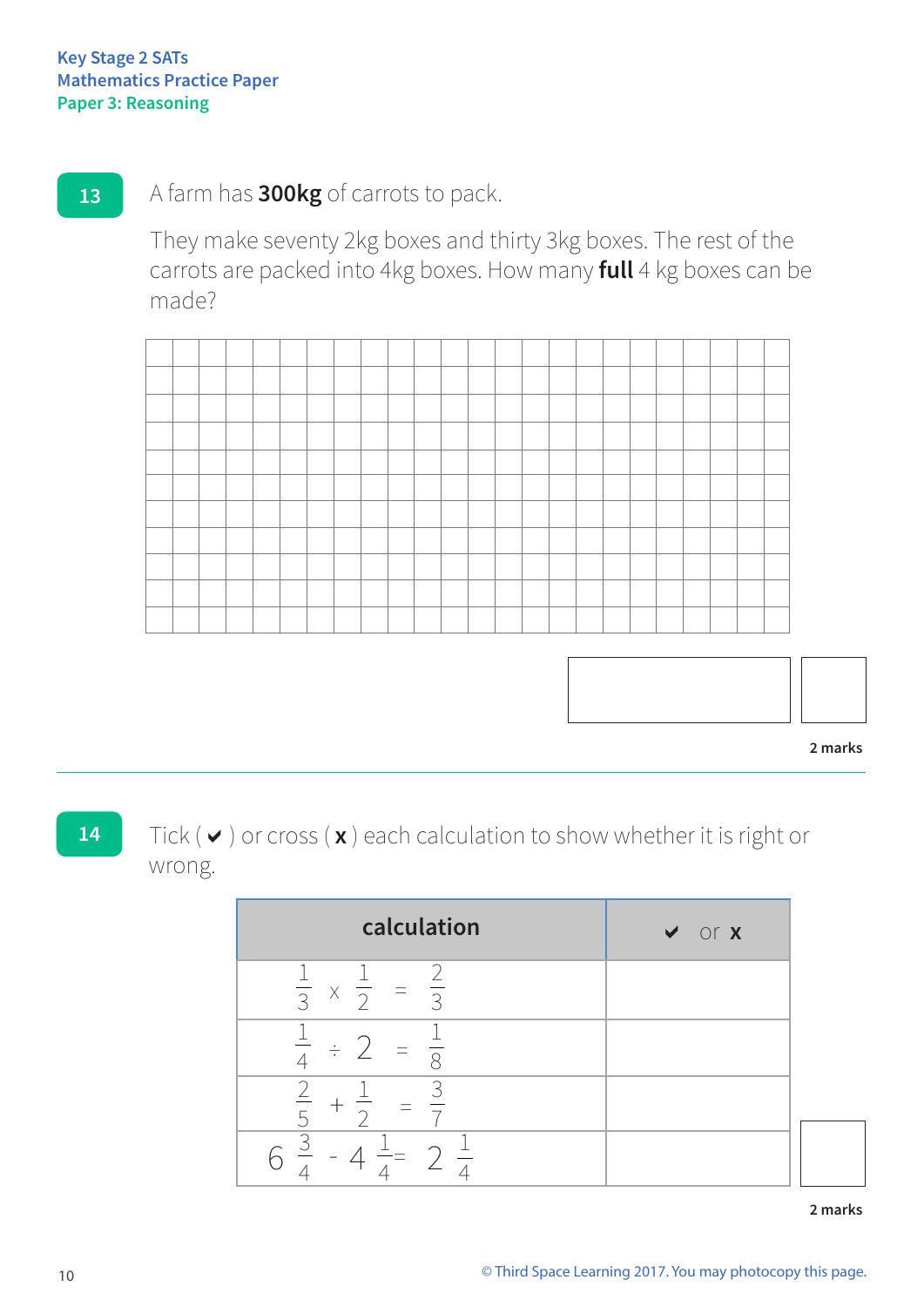#### $15a$

There are 36 cookies in a tin. A factory makes 2,724 tins of biscuits. How many **biscuits** do they make?

1 mark

 $15<sub>b</sub>$ 

The factory packs the 2,724 tins of biscuits into 6 lorries. There are the same number of tins in each lorry.

# How many tins of biscuits are in each lorry?



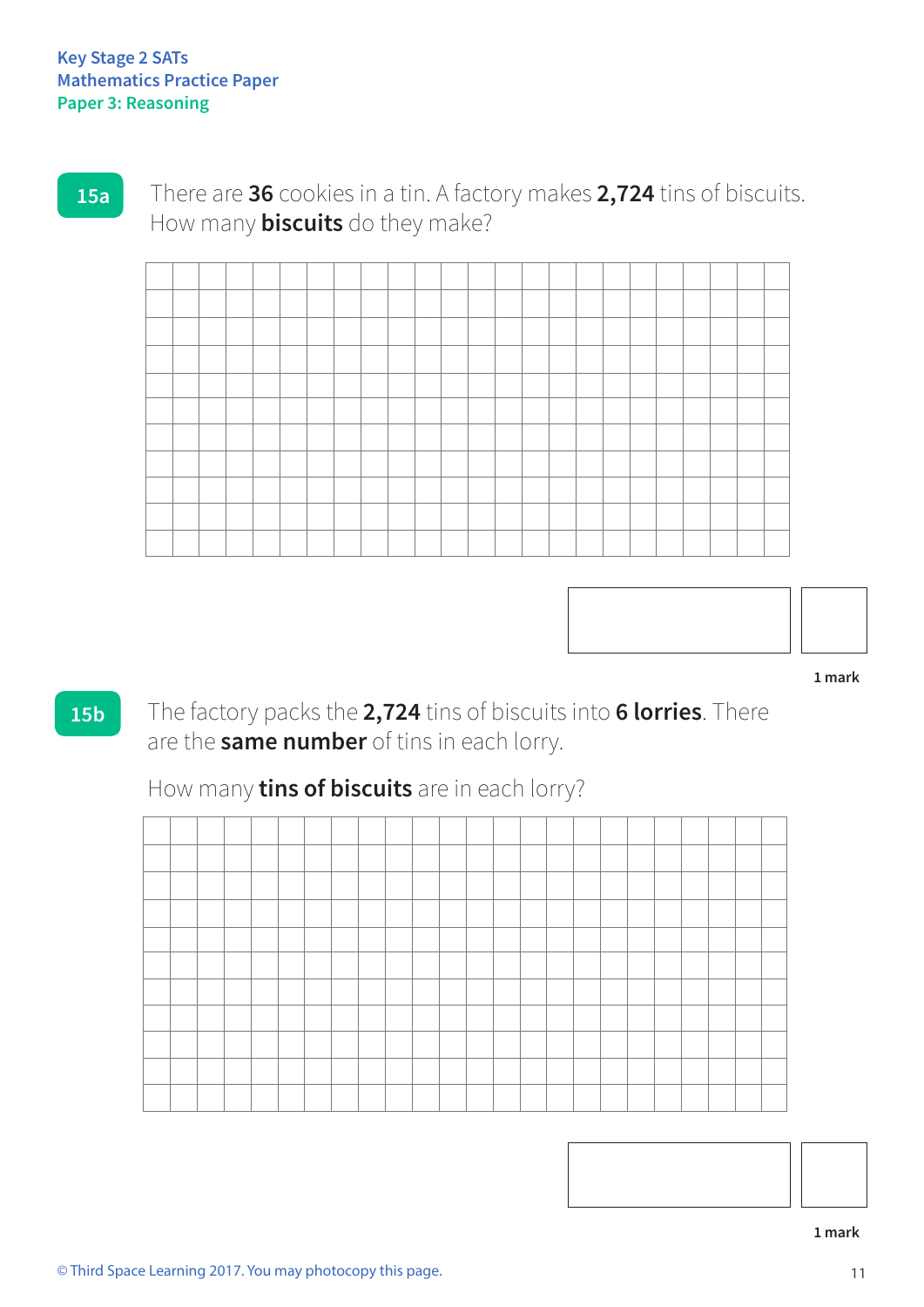

The triangle is translated 4 squares to the right and 3 squares down.

Write the new co-ordinate of corner Z.



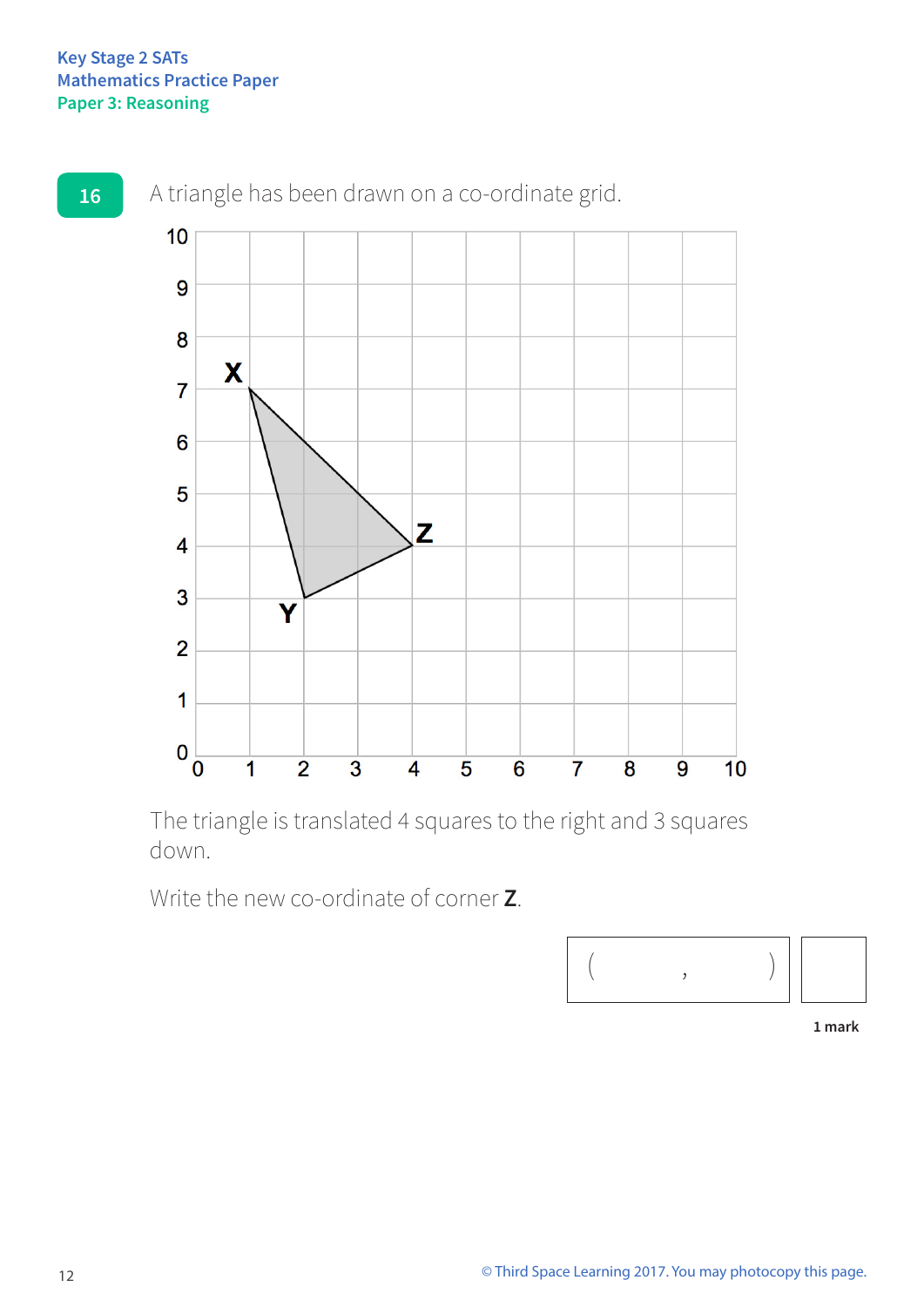# 17

# What is the width of a field that is 145m long and has an area of 11,600m<sup>2</sup>?

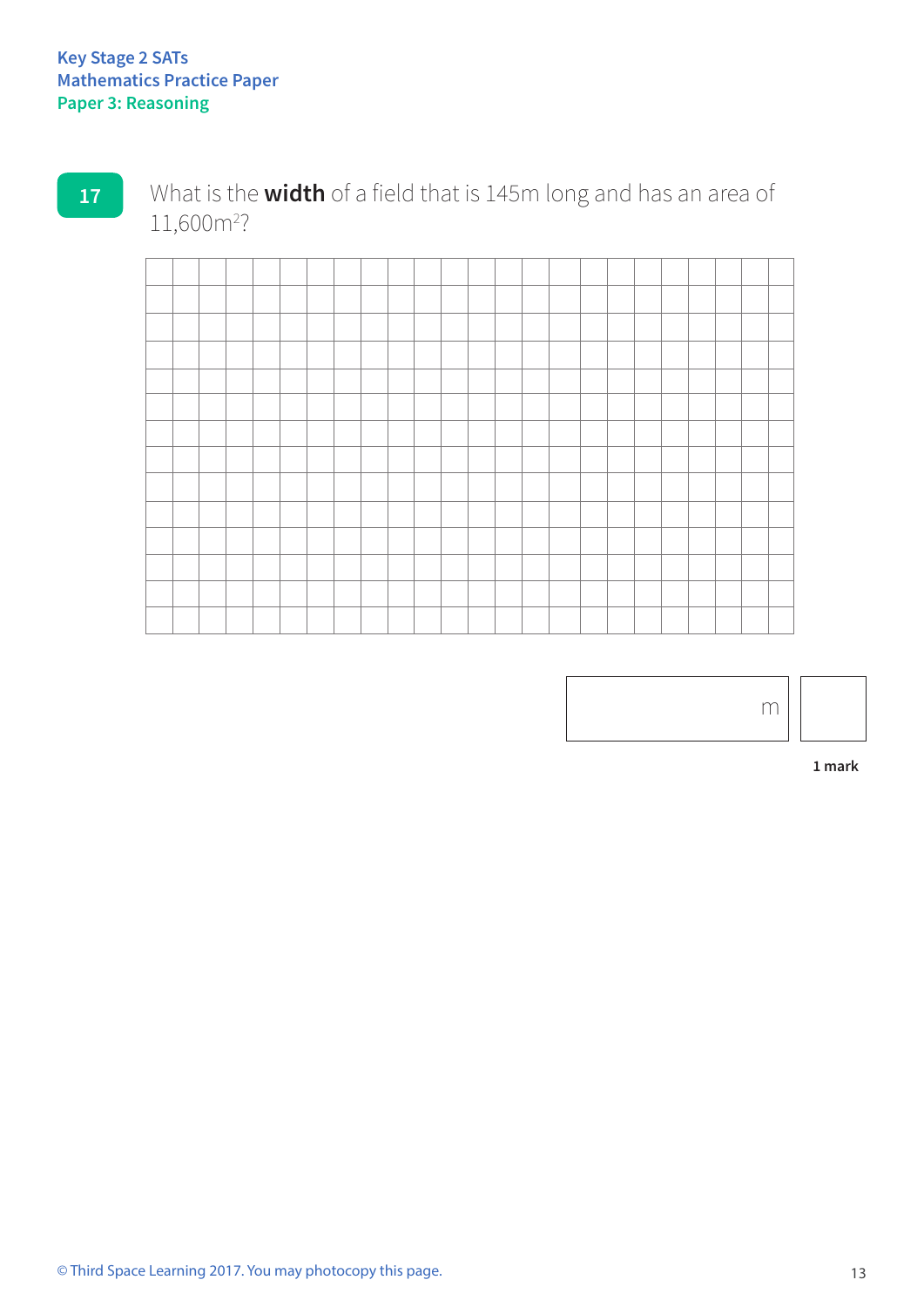# **18** Here is part of a train timetable:

| Hampton Court   | 12:24 | 12:54 | 13:24 | 13:54 |
|-----------------|-------|-------|-------|-------|
| Surbiton        | 12:32 | 13:02 | 13:32 | 14:02 |
| Wimbledon       | 12:44 | 13:14 | 13:44 | 14:14 |
| Vauxhall        | 12:53 | 13:24 | 13:55 | 14:26 |
| London Waterloo | 13:00 | 13:31 | 14:01 | 14:33 |

#### **a**

# How long does the 13:32 train from Surbiton take to reach London Waterloo?



**1 mark**

# **b**

Sara arrives at **Wimbledon** at 13:05. She gets on the **next** train.

What time will she arrive at **Vauxhall**?

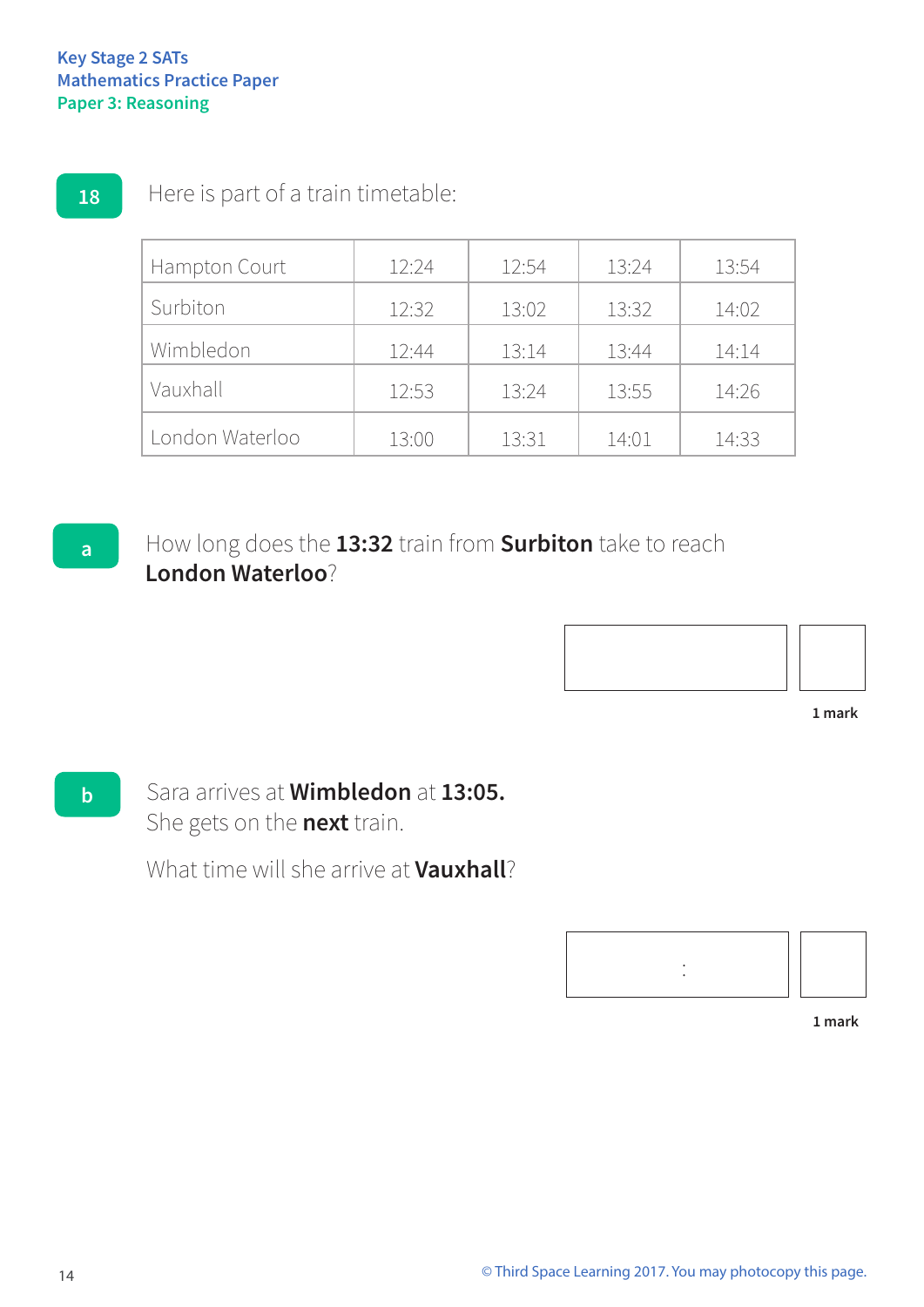

#### **20**

Leon walked **6km every day** last week. He always walked at a speed of 3 kilometres per hour. How long did Leon spend walking last week?



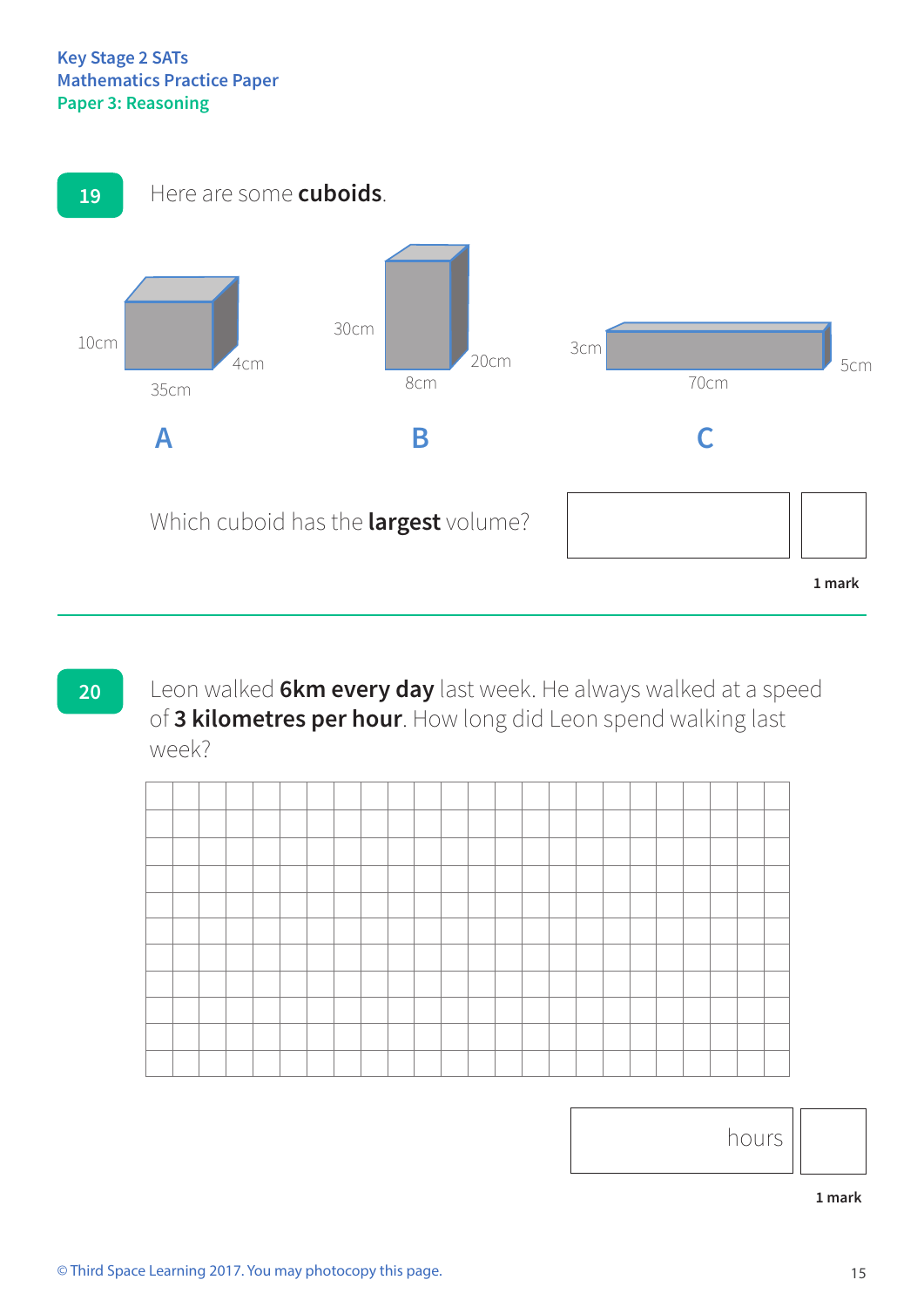#### A group of **six** children were playing a computer game. Their **mean** score was 56. **21**

Here are the scores of five of the children:

57 51 63 52 58

What is the score of the sixth child?



**1 mark**

There are **80 children** in Year 6. They vote for a new year group representative. **20%** vote for Emma. **35%** vote for Karan The rest vote for Matt.

How many votes did Matt receive?







**22**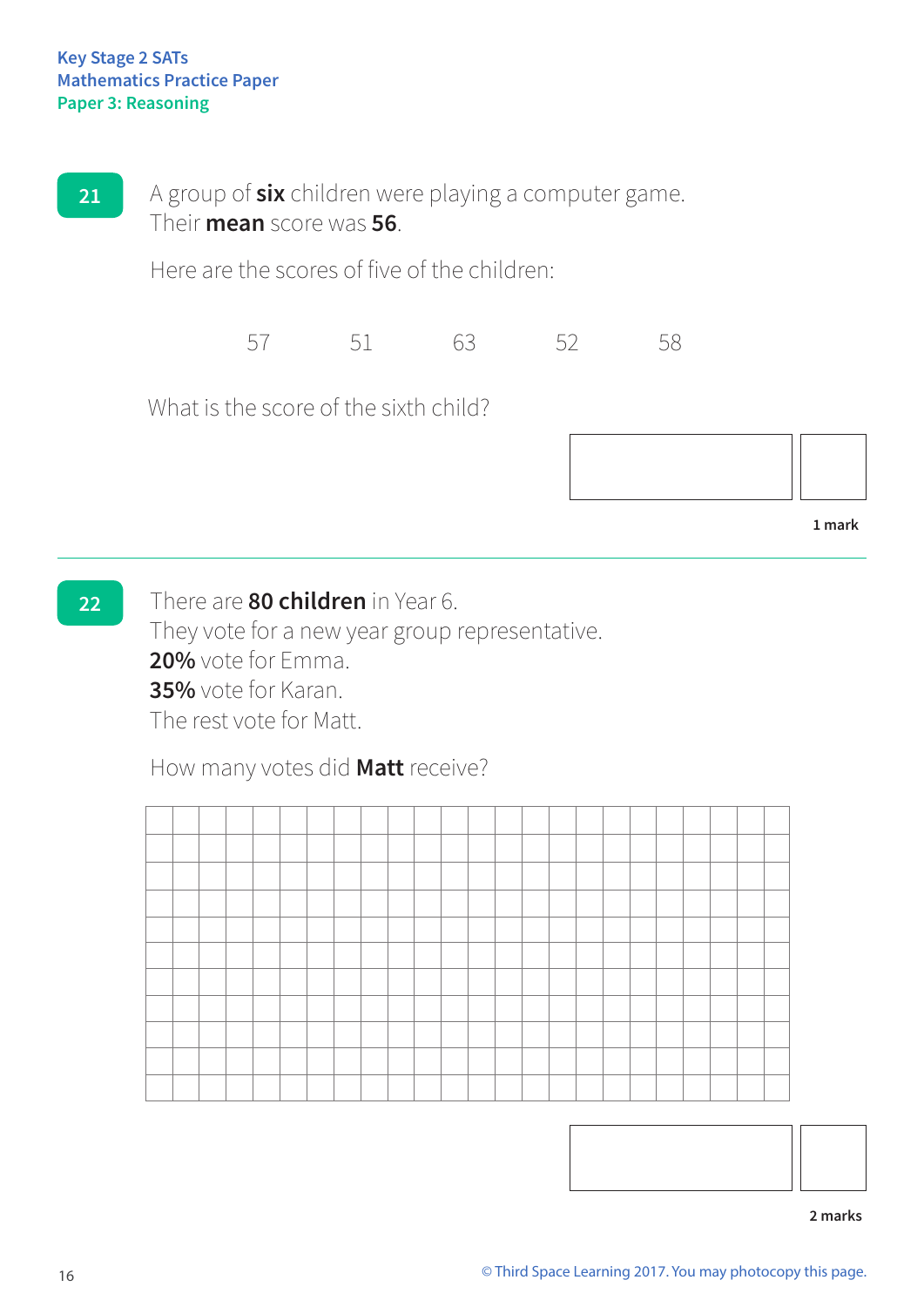**23**

Two families go to the cinema.

The Williams family buy two adult and two child tickets. They pay **£39.50**. The Hamilton family buy two adult tickets and one child

ticket. They pay £32.

How much does **one adult** ticket cost?





**3 marks**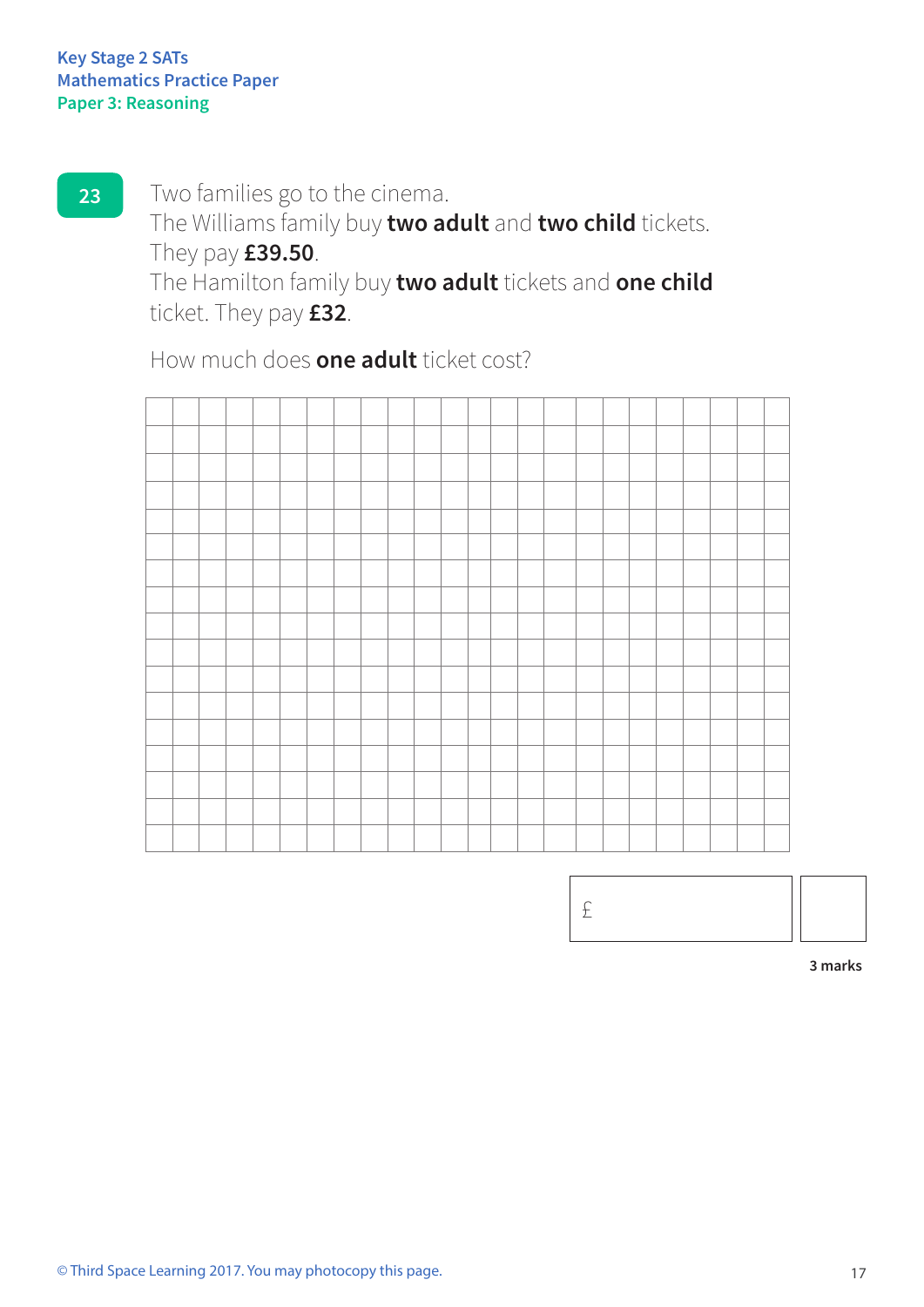**Key Stage 2 SATs Mathematics Practice Paper Paper 3: Reasoning** 





### $24<sub>b</sub>$

 $m$  is a whole number that is greater than 5 and less than 10  $n$  is a whole number that is greater than 20 and less than 30 What is the smallest number  $m \times n$  can be?

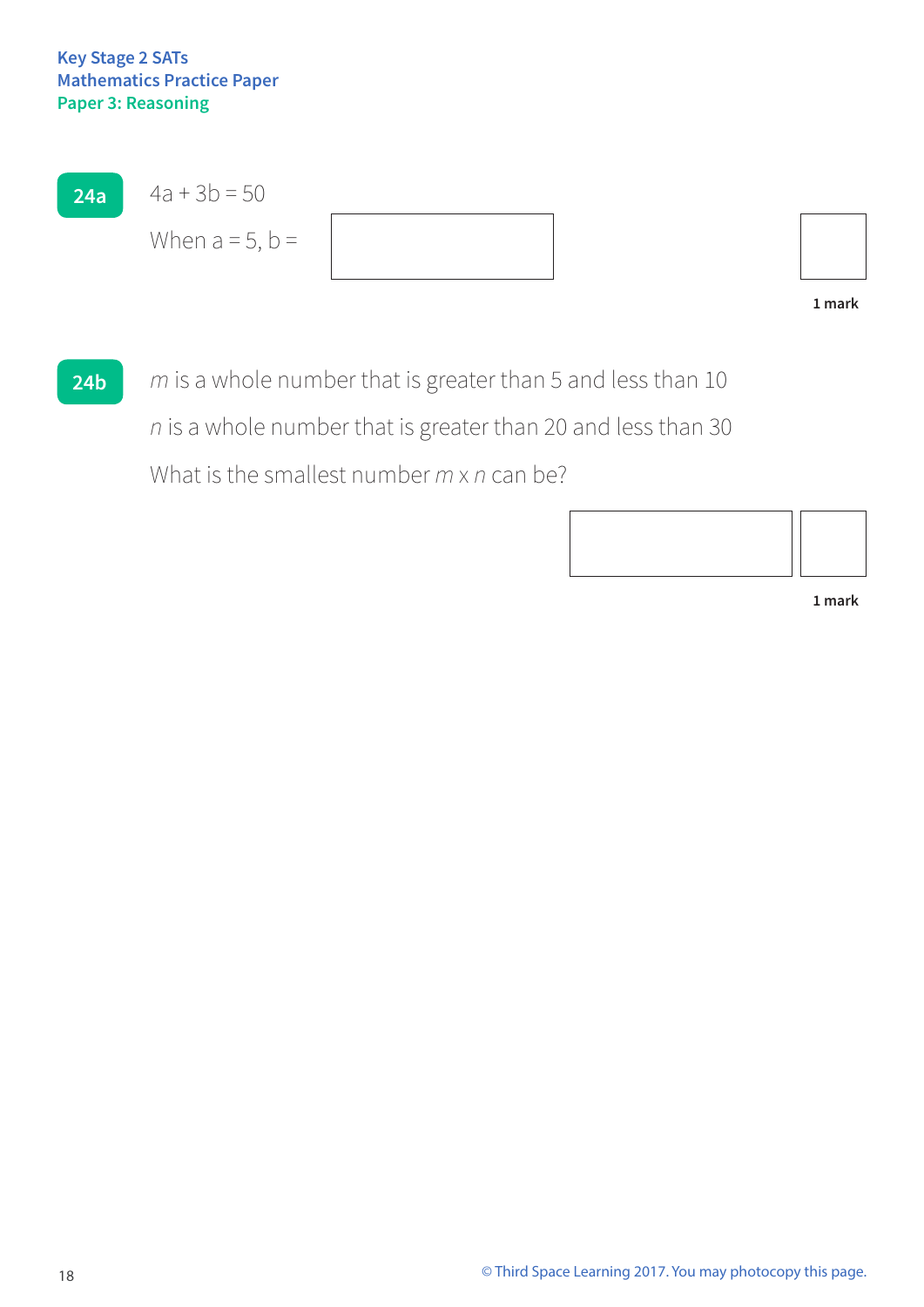The instructions and principles of this mark scheme closely follow the guidance in the 2016 national curriculum tests. We have deliberately not set a limited time for the test paper as a teacher may want to vary it according to the standard individual children are working at.

The national curriculum test allows 40 minutes to complete this test.

#### **Demand Descriptors**

T = Working towards expected standard

E = Working at expected standard

G = Working at greater depth within expected standard

#### **Balance of dificulty of questions in the paper**

5 marks at working towards 24 marks at the expected standard 6 marks at working at greater depth

#### **Thresholds**

Working towards the expected standard: Criteria for 'working at the expected standard' have not been met. Working at the expected standard: at least 10 of the 24 'expected' marks are obtained, together with all 5 of the working towards marks, but none of the 6 marks graded 'greater depth'. This mark is 15 out of 35. Working at greater depth: all of the 5 working towards marks are obtained, plus at least 90% of the 'expected' marks and at least 50% of the 'greater depth' marks. This mark is 30 out of 35.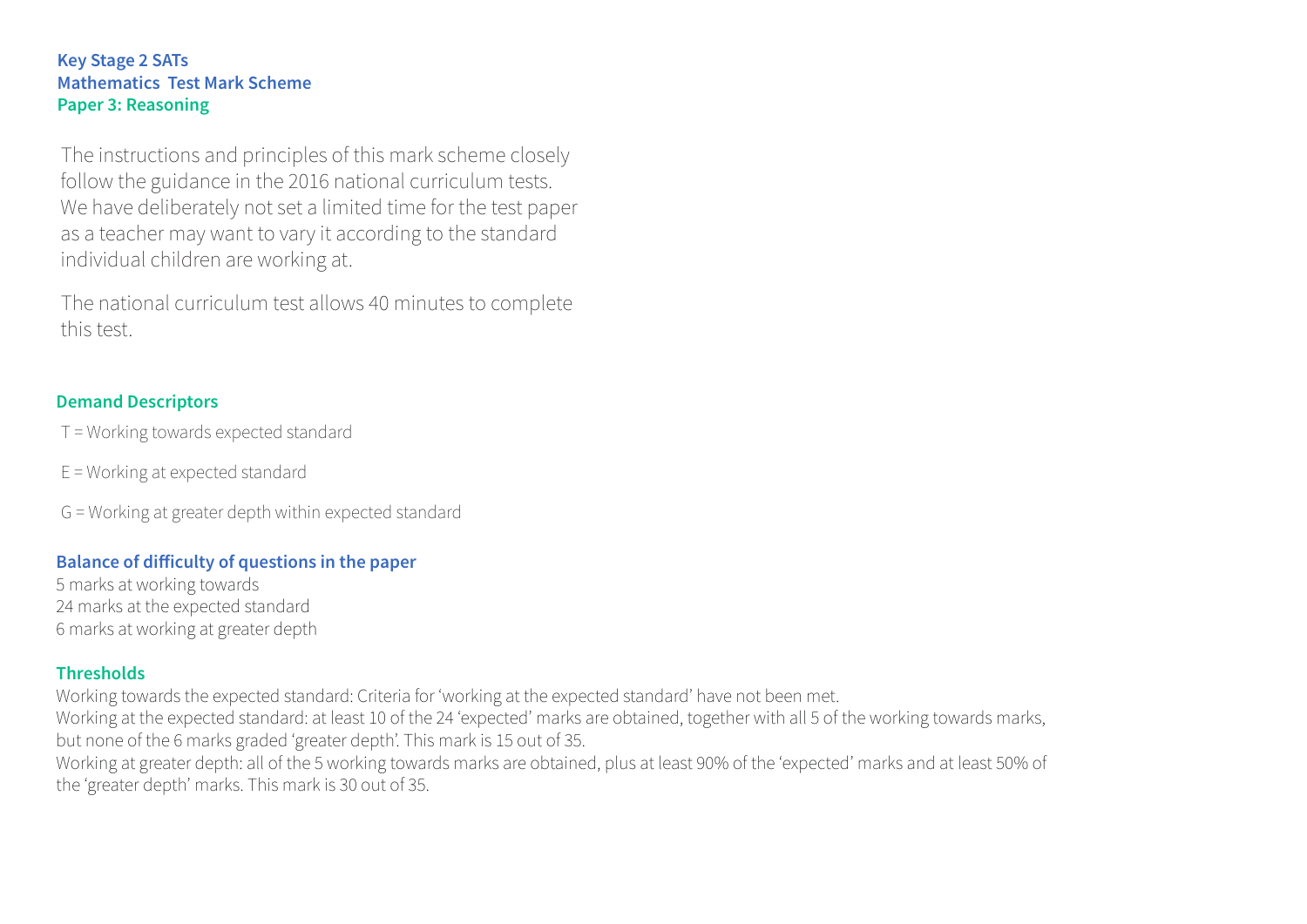| Q              | <b>Required answer</b>          | <b>Mark</b> | Acceptable answer or<br>additional guidance                                                                          | <b>Content</b><br><b>Domain Ref</b> | <b>NC</b><br><b>Strand</b> | <b>Level of</b><br>demand   |
|----------------|---------------------------------|-------------|----------------------------------------------------------------------------------------------------------------------|-------------------------------------|----------------------------|-----------------------------|
| $\mathbf{1}$   | 1,409                           | 1m          |                                                                                                                      | 3C2                                 | Calculation                | $\top$                      |
| 2 <sup>2</sup> | $\frac{2}{1}$<br>$\overline{7}$ | 1m          |                                                                                                                      | 4F4                                 | Fractions                  | $\mathsf{T}$                |
| 3 <sup>2</sup> | a. 623-624                      | 1m          |                                                                                                                      | 3N4                                 | Number                     | $\mathsf T$                 |
|                | $b. -30$                        | 1m          |                                                                                                                      | 4N5                                 |                            |                             |
| $\overline{4}$ |                                 | 1m<br>1m    | All three required for the award of 1 mark<br>Accept any unambiguous indication of the correct answer, e.g.<br>ticks | 3G4b                                | Geometry                   | $\top$                      |
| 5 <sup>5</sup> | 7:55                            | 1m          | Also accept 07:55 19:55                                                                                              | 3M4c                                | Measures                   | $\mathsf{T}$                |
| 6              | 245                             | 1m          |                                                                                                                      | 4N4b                                | Number                     | $\mathsf{E}% _{\mathsf{H}}$ |
| $\overline{7}$ |                                 | 1m          |                                                                                                                      | 4G <sub>2c</sub>                    | Geometry                   | G                           |
| 8              | 850m                            | 1m          |                                                                                                                      | 4C8                                 | Calculation                | $\mathsf E$                 |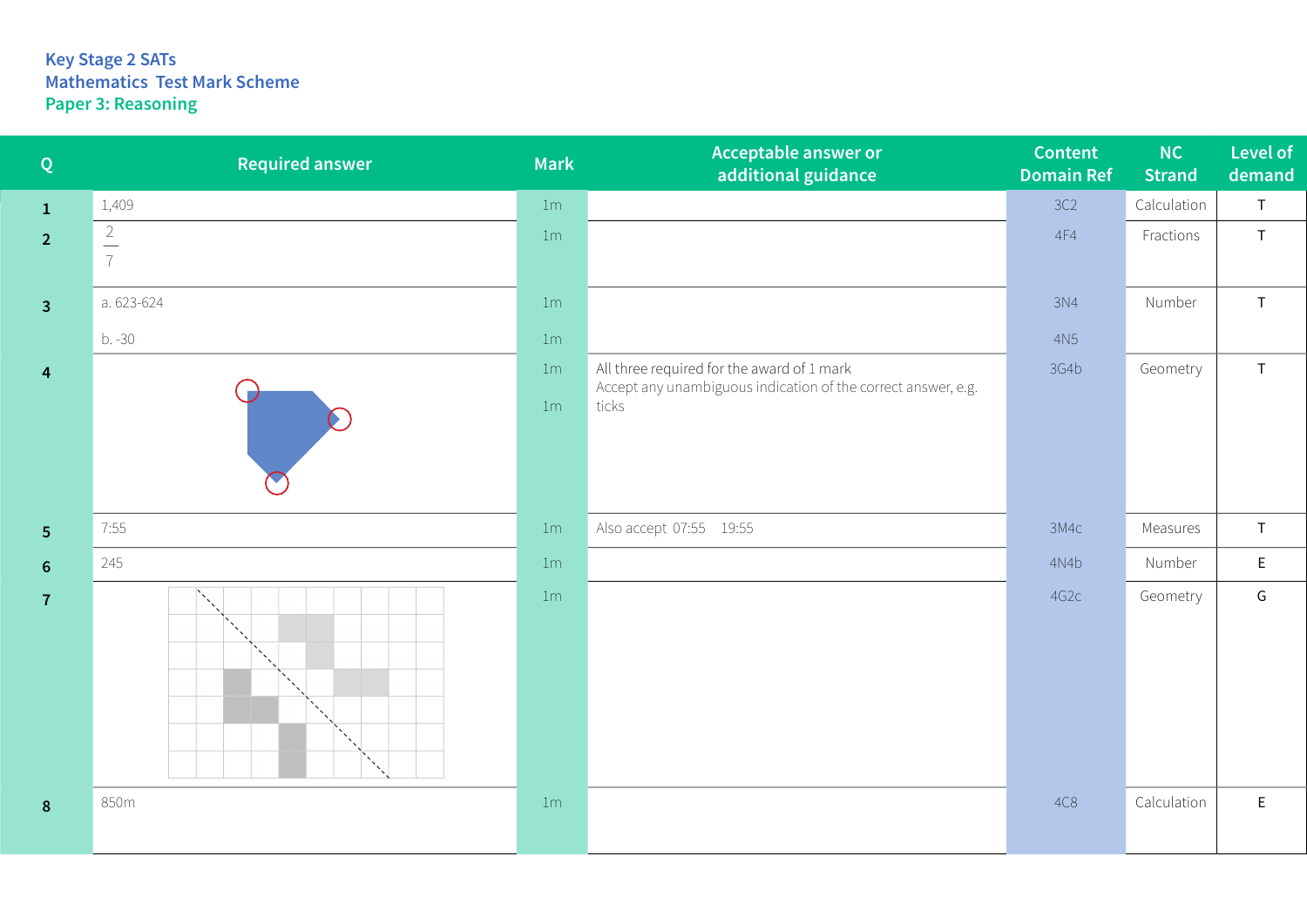| Q  | <b>Required answer</b>                                                                                                                                                                                                                                                                                                                                                 | <b>Mark</b>    | <b>Acceptable answer or</b><br>additional guidance                           | <b>Content</b><br><b>Domain Ref</b> | <b>NC</b><br><b>Strand</b> | <b>Level of</b><br>demand |
|----|------------------------------------------------------------------------------------------------------------------------------------------------------------------------------------------------------------------------------------------------------------------------------------------------------------------------------------------------------------------------|----------------|------------------------------------------------------------------------------|-------------------------------------|----------------------------|---------------------------|
| 9  | 80<<br>$60 -$<br>20<br>48<br>12<br>320 <sub>2</sub><br>16                                                                                                                                                                                                                                                                                                              | 1 <sub>m</sub> | All three pairs required for the award of ONE mark                           | 4C6c                                | Calculation                | $\mathsf{E}$              |
| 10 | a. 24cm                                                                                                                                                                                                                                                                                                                                                                | 1 <sub>m</sub> |                                                                              | 4M7a                                | Measures                   | E                         |
|    | b. Accept 18x2cm, 12x3cm or 9x4cm                                                                                                                                                                                                                                                                                                                                      | 1 <sub>m</sub> | Also accept correct answers using decimal numbers, e.g. 7.2 x<br>5cm, 8 x 4. | 4M7b                                | Measures                   |                           |
| 11 | a. 24.08 24.108 24.18 24.2 24.27                                                                                                                                                                                                                                                                                                                                       | 1m             |                                                                              | 5F8                                 | Fractions                  | $\mathsf E$               |
|    | b. $24\frac{1}{5}$                                                                                                                                                                                                                                                                                                                                                     | 1 <sub>m</sub> |                                                                              | 5F6a                                | Fractions                  | G                         |
| 12 | $45^{\circ}$                                                                                                                                                                                                                                                                                                                                                           | 1m             |                                                                              | 5G4b                                | Geometry                   | $\mathsf E$               |
| 13 | Award TWO marks for the correct answer of 17<br>If the answer is incorrect, award ONE mark for evidence of an<br>appropriate method, e.g.<br>$(70 \times 2 \text{kg}) + (30 \times 3 \text{kg}) = 230 \text{kg}$ 300kg -230kg = 70kg<br>$70 \div 4 = 17.5$                                                                                                             | Up to<br>2m    |                                                                              | 6N6                                 | Number                     | $\mathsf E$               |
| 14 | Award TWO marks for all four correct as shown:                                                                                                                                                                                                                                                                                                                         |                | Award ONE mark for two or three correct                                      | 6F5a<br>6F5b                        | Fractions                  | $\mathsf E$               |
|    | <b>Calculation</b><br>$\checkmark$ or $\checkmark$<br>$=\frac{2}{3}$<br>$\frac{1}{3}$<br>$\frac{1}{2}$<br>$\mathbf{x}$<br>$\boldsymbol{\mathsf{X}}$<br>$\frac{1}{4} \div 2 = \frac{1}{8}$<br>$\checkmark$<br>$\frac{2}{5} + \frac{1}{2} = \frac{3}{7}$<br>$\boldsymbol{\mathsf{X}}$<br>$6\frac{3}{4}$ - 4 $\frac{1}{4}$ = 2 $\frac{1}{4}$<br>$\boldsymbol{\mathsf{X}}$ | Up to<br>2m    | Accept any unambiguous indication of the correct answer e.g.<br>true/false   | 6F4                                 |                            |                           |